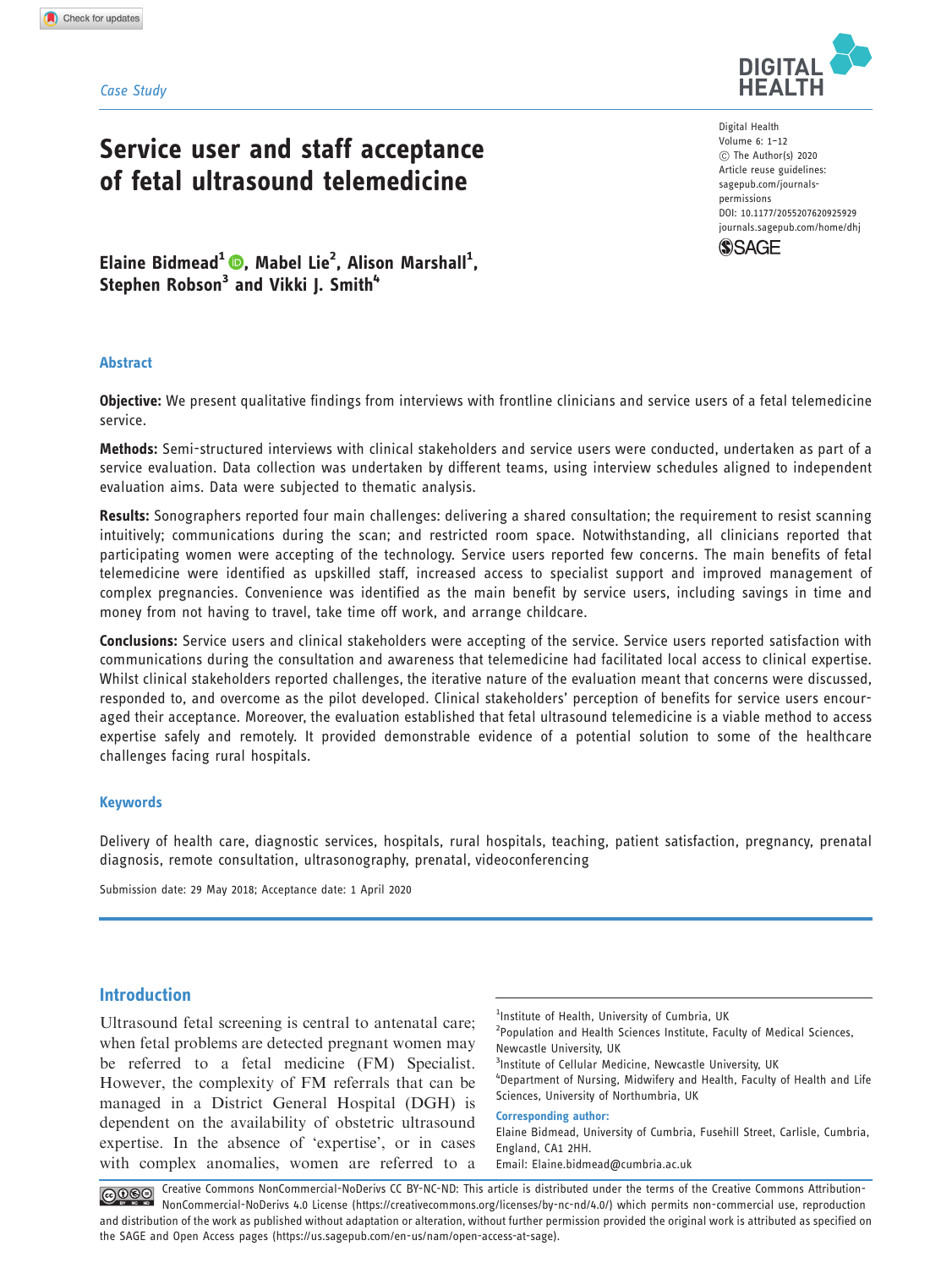specialised Fetal Medicine Centre (FMC). For women living in remote areas, referral can mean hours of travel at their own expense. Moreover, it has been shown that distance between home address and referral centre has a negative effect on attendance and rates of prenatal  $diagonosis.<sup>1</sup>$ 

The use of telemedicine to provide fetal diagnostic services has widening global appeal. It has been shown that high-quality, real-time, ultrasound images can be effectively transferred via videoconferencing.<sup>2-4</sup> effectively transferred via Previous studies have confirmed images of sufficient standard.<sup>5,6</sup> Further, tele-ultrasonography has been shown to improve clinical accuracy and detection in congenital heart disease; $^{7,8}$  increase consultation rates and improve access to specialist support;  $5,9,10$  and enable more consultations to be carried out with significant cost savings.<sup>11,12</sup> Prenatal management using telemedicine can also produce considerable savings for service users in time and money; studies have reported high levels of satisfaction and reductions in travel time and time off work. $11,13,14$ 

Telemedicine also has the potential to upskill DGH staff and has facilitated the education of clinicians in screening methods.<sup>10,15</sup> For example, Hishanti et al. found increased skills in staff and improved screening.<sup>15</sup> Telemedicine enabled staff to consult with specialists on subtle anomalies, and this led to better identification of abnormalities and resulted in increased referrals.<sup>15</sup>

A 'Fetal Ultrasound Telemedicine' pilot, funded by the Academic Health Science Network North East and North Cumbria (AHSN NENC), commenced in October 2015. The primary objective was to initiate a service between the obstetric ultrasound unit of a remote/rural DGH (a subsidiary of Trust1) and the FMC of a major teaching hospital (Trust2), both in northern England. A videoconferencing link was established which enabled a FM Specialist to remotely, and synchronously, examine ultrasound images captured by trained Sonographers at the DGH, and to conduct remote consultations with the women being scanned. A standard FM consultation is made up of a series of tasks/activities undertaken by different staff; fetal telemedicine involves a relocation of some of those tasks/ activities. In either scenario, the contribution of a FM Specialist remains the same. Table 1 illustrates the prevailing and telemedicine pathways.

By opening up access to expertise at a distance, the pilot intervention aimed to improve fetal ultrasound services at the DGH and to reduce travelling time and expense for referred women. The DGH faced several challenges, staff recruitment being high amongst these. Both service managers and senior executives reported difficulties in recruiting to clinical roles. In particular, skilled Sonographers are difficult to recruit, either for locum or permanent posts. The DGH had a consultant-led maternity unit but not a FM Specialist, and so the detection of a fetal problem resulted in referral to the FMC for specialist, outpatient consultation. The DGH also served some disadvantaged communities.<sup>16</sup> In this respect, attendance at the FMC could be challenging due to distance (94 miles between sites) and road quality. The journey by car takes approximately 2 hours and 20 minutes, each way. Parking at Trust2 is limited and costly. Train journeys between the two sites take between 3 and 3.5 hours, followed by a 1-mile walk or taxi journey. An appointment therefore needs to be allocated a full day, often by both the woman attending and a partner, family member or friend.

In this paper, we present findings from qualitative interviews with clinicians and service users undertaken as part of the evaluation of the pilot intervention. We examined the perspectives of frontline clinicians because a lack of staff acceptance is identified as a key barrier to adoption of digital health innovations.<sup>17–20</sup> The clinical stakeholder study aimed to identify the barriers and enablers of adoption of telemedicine. We explored clinicians' initial thoughts about fetal telemedicine; their experiences of undertaking consultations in this way; the impacts of fetal telemedicine on job role, service users and organisation; and their view of benefits and their concerns. We considered clinical stakeholders' perceptions of the experiences of the service users because women's dissatisfaction with the service would undermine the value of benefits accrued. The service user study aimed to directly assess women's experiences and acceptance of fetal telemedicine. We explored their initial reactions to the idea of fetal telemedicine; their experiences during the telemedicine consultation; whether there were any associated problems or concerns; and the benefits.

The paper will highlight the challenges faced by both Sonographers and service users and show how these were negotiated. In so doing we show that their attitudes towards and perceptions of telemedicine are the result of a balancing process between advantages and disadvantages.

## **Methods**

# Collaborative evaluation

Evaluation of the pilot intervention involved collaboration between two NHS Trusts and two universities. Ethical approval was granted for the evaluation of the service (NRES Committee London – Hampstead REC reference: 14/LO/1671). The evaluation was divided into three parts and undertaken by different collaborators (Table 2).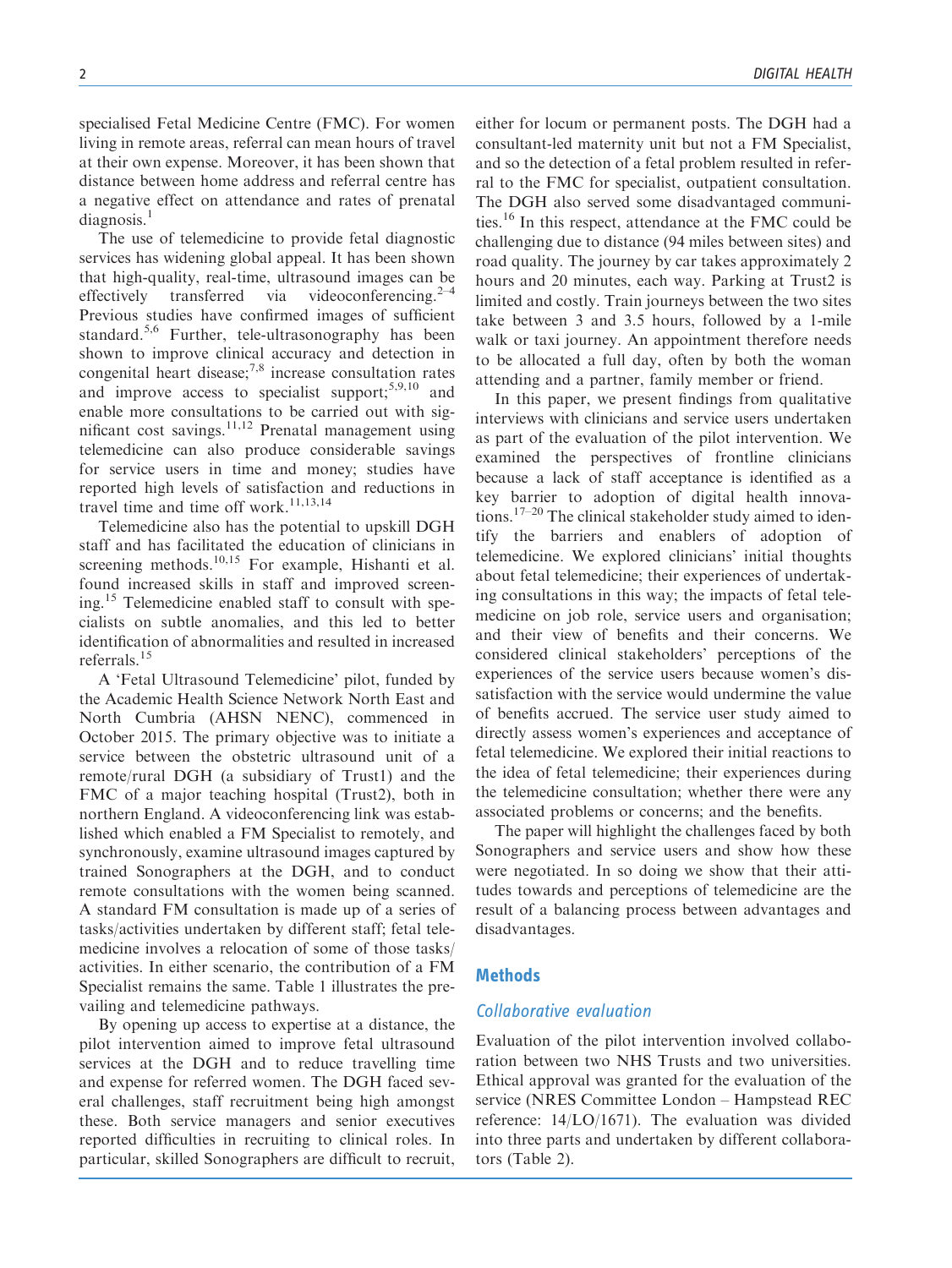#### Table 1. Fetal medicine pathways.

| <b>Prevailing Pathway</b> | Telemedicine Pathway |
|---------------------------|----------------------|
|---------------------------|----------------------|

Pregnant women attend the DGH for an anomaly scan either at 11–14 weeks or 18–20 weeks, or a fetal growth/wellbeing scan after 20 weeks because of maternal and/or fetal concerns.

DGH responsible for accommodating, scanning and supporting the woman for duration of appointment.

If a problem is found, women are referred to a FMC for review scanning and consultation with a FM Specialist Transfer of care from DGH to FMC:

- FMC responsible for accommodating, scanning and supporting the woman for duration of appointment
- FM specialist responsible for conducting the scan and reporting results to the woman during the consultation
- FMC Midwife offers post consultation support if needed

If a problem is found, women are given an appointment at the weekly telemedicine clinic. Local Sonographers scan the woman under the direction of a FM Specialist based at the FMC. The FM Specialist reviews the scan and conducts the consultation

#### Shared care from DGH and FMC:

- DGH responsible for accommodating, scanning and supporting the woman for duration of appointment
- FM specialist responsible for reviewing the scan and reporting results to the woman during the consultation
- DGH Midwife offers post consultation support if needed

If the initial concern is unfounded the woman's care is retained by the DGH maternity team with no further FMC input. Otherwise, ongoing care is managed jointly, with FM Specialist providing direct support to the woman.

Table 2. Evaluation of the pilot intervention.

| <b>Evaluation Aims</b>                                                                                                       | <b>Responsibility</b>                    | <b>Description</b>                                                                                                                                                                                                                                                                                                                 |
|------------------------------------------------------------------------------------------------------------------------------|------------------------------------------|------------------------------------------------------------------------------------------------------------------------------------------------------------------------------------------------------------------------------------------------------------------------------------------------------------------------------------|
| Study 1: To determine the technical success of fetal<br>telemedicine                                                         | <b>Fetal Medicine Centre</b><br>(SR, VS) | Women referred for FM consultation from the<br>DGH were seen at a weekly telemedicine ses-<br>sion. Image and audio quality were rated<br>(using a 5-point Likert scale) following each<br>consultation                                                                                                                            |
| Study 2: To assess women's experiences and<br>acceptance of tele-ultrasound, including a con-<br>sideration of family costs  | Newcastle University<br>(ML, SR, VS)     | a. Referred women completed a questionnaire<br>following their first consultation $(n=34)$ .<br>Questions covered socio-demographics,<br>family costs and Likert scale responses to<br>assess participants' assessments of tele-<br>medicine<br>b. Follow-up telephone interviews undertaken<br>with a subsample of women $(n=16)$ |
| Study 3: To understand the barriers and enablers<br>of technology adoption from the perspectives of<br>clinical stakeholders | University of Cumbria<br>(AM, EB)        | Semi-structured interviews undertaken with<br>key stakeholders $(n=7)$                                                                                                                                                                                                                                                             |

#### Timescale

The fetal ultrasound telemedicine pilot was conducted over 12 months from October 2015, during which time 82 consultations were undertaken; studies 1 and 2a continued throughout. Service user interviews for study 2b were conducted between November 2015 and July 2016. Interviews with clinical stakeholders for study 3 took place between November 2015 and February 2016.

Findings from the three studies were fed back iteratively during the pilot phase to enable adaptation.

At the end of the pilot phase, internal reports were presented to funders and managers in order to support adoption of the service. Findings from study 2b and study 3 are presented here.

#### Qualitative data collection

Qualitative data were collected via semi-structured interviews. This method was chosen to facilitate indepth, guided yet open, two-way discussions wherein interviewees were able to introduce evidence they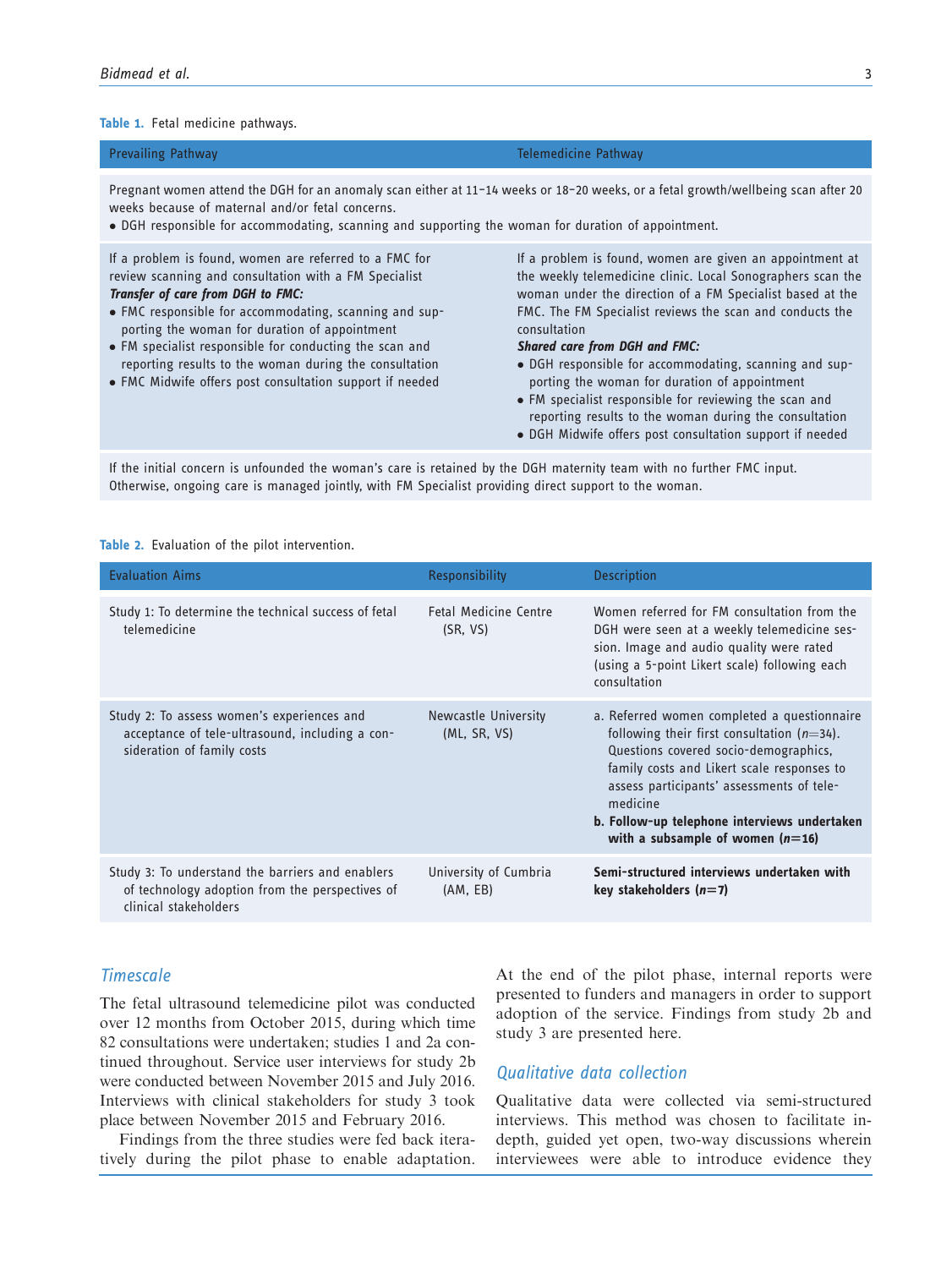perceived to be important. Data collection was undertaken by different teams, using interview schedules that were aligned to independent evaluation aims. Data collected in both studies were subjected to thematic analysis.<sup>21</sup>

Consent. All interviewees gave their informed consent prior to interview. Interviewees were given an information sheet explaining the project and how the data collected would be used, and were given the opportunity to ask questions. In face-to-face interviews participants signed consent forms; in telephone interviews consent was gained verbally and digitally recorded before interview.

Service user interviews. From questionnaire returns (study 2a), a subsample of service users  $(n=16)$  were invited to participate in a telephone interview; the questionnaire included a 'permission to contact' form by which women volunteered to be interviewed. Purposive sampling was used to identify participants to achieve maximum variation (Table 3). Telephone interviews (average 10 minutes) were conducted by ML, recorded, transcribed, cleaned and anonymised before being entered into Atlas.ti qualitative data management software for indexing and retrieval. Thematic analysis was undertaken; codes were agreed following independent coding of three interview transcripts by ML and VS. Themes were mostly developed from the interview guide (Appendix 1) which was based on the literature. However, women were able to expand on their answers from which emergent themes were developed. ML (a qualitative health researcher with 20 years' experience) coded the remaining interviews using the agreed coding frame.

Clinical stakeholder interviews. Semi-structured interviews (average 40 minutes) were undertaken with seven clinical stakeholders by EB: two DGH radiology managers; a DGH Obstetrician; a FMC FM Specialist; two DGH Sonographers; and one FMC Midwife Sonographer, who coordinated the pilot. One interview (Obstetrician) was completed by telephone and the remaining were conducted face to face. AM (over 20 years' experience in stakeholder engagement) and EB (over 20 years' experience in social research) are experienced in conducting evaluations of digital health interventions; they employed an established interview schedule which was refined following meetings with commissioners and managers (Appendix 2). Interviews were recorded, fully transcribed and anonymised, and entered into NVIVO (qualitative data analysis software). Data were subjected to thematic analysis by EB. The interview questions structured the initial coding frame; sub-themes were added as

|  | DIGITAL HEALTH |
|--|----------------|
|--|----------------|

Table 3. Sampling for service user interviews.

| Sample characteristics            | Survey<br>$(n=34)$ | $\frac{1}{2}$ | <b>Interview</b><br>$(n=16)$ | $\frac{1}{2}$ |  |
|-----------------------------------|--------------------|---------------|------------------------------|---------------|--|
| Age                               |                    |               |                              |               |  |
| $16 - 25$                         | 9                  | 26.5          | 5                            | 31%           |  |
| $26 - 35$                         | 19                 | 55.9          | 9                            | 56%           |  |
| $35+$                             | 6                  | 17.6          | $\overline{2}$               | 13%           |  |
| Support                           |                    |               |                              |               |  |
| Partner                           | 29                 | 85.3          | 16                           | 100%          |  |
| Parent                            | $\overline{2}$     | 5.9           | 0                            | $0\%$         |  |
| Friend                            | $\overline{1}$     | 2.9           | $\overline{0}$               | $0\%$         |  |
| Partner and parent                | $\overline{2}$     | 5.9           | 0                            | $0\%$         |  |
| Transport                         |                    |               |                              |               |  |
| Private car                       | 28                 | 82.4          | 14                           | 88%           |  |
| Public transport                  | 6                  | 17.6          | $\overline{2}$               | 13%           |  |
| Highest educational qualification |                    |               |                              |               |  |
| No formal qualification           | 4                  | 11.8          | $\mathbf{1}$                 | $6\%$         |  |
| GCSE                              | 6                  | 17.6          | 4                            | 25%           |  |
| A level                           | $\overline{2}$     | 5.9           | $\overline{0}$               | $0\%$         |  |
| Vocational                        | 14                 | 41.2          | 6                            | 38%           |  |
| Graduate                          | 6                  | 17.6          | 4                            | 25%           |  |
| Postgraduate                      | $\overline{2}$     | 5.9           | $\mathbf{1}$                 | 6%            |  |

they emerged during analysis; codes were reviewed and agreed by AM.

Although data collection was undertaken separately, there was significant crossover of topics between the clinician and service user interviews, and thematic analysis of transcripts engendered similar themes (Table 4).

## Findings

## Initial thoughts

Service users and clinical stakeholders were asked to recall their initial thoughts about fetal telemedicine; most were generally positive, but concerns were also expressed.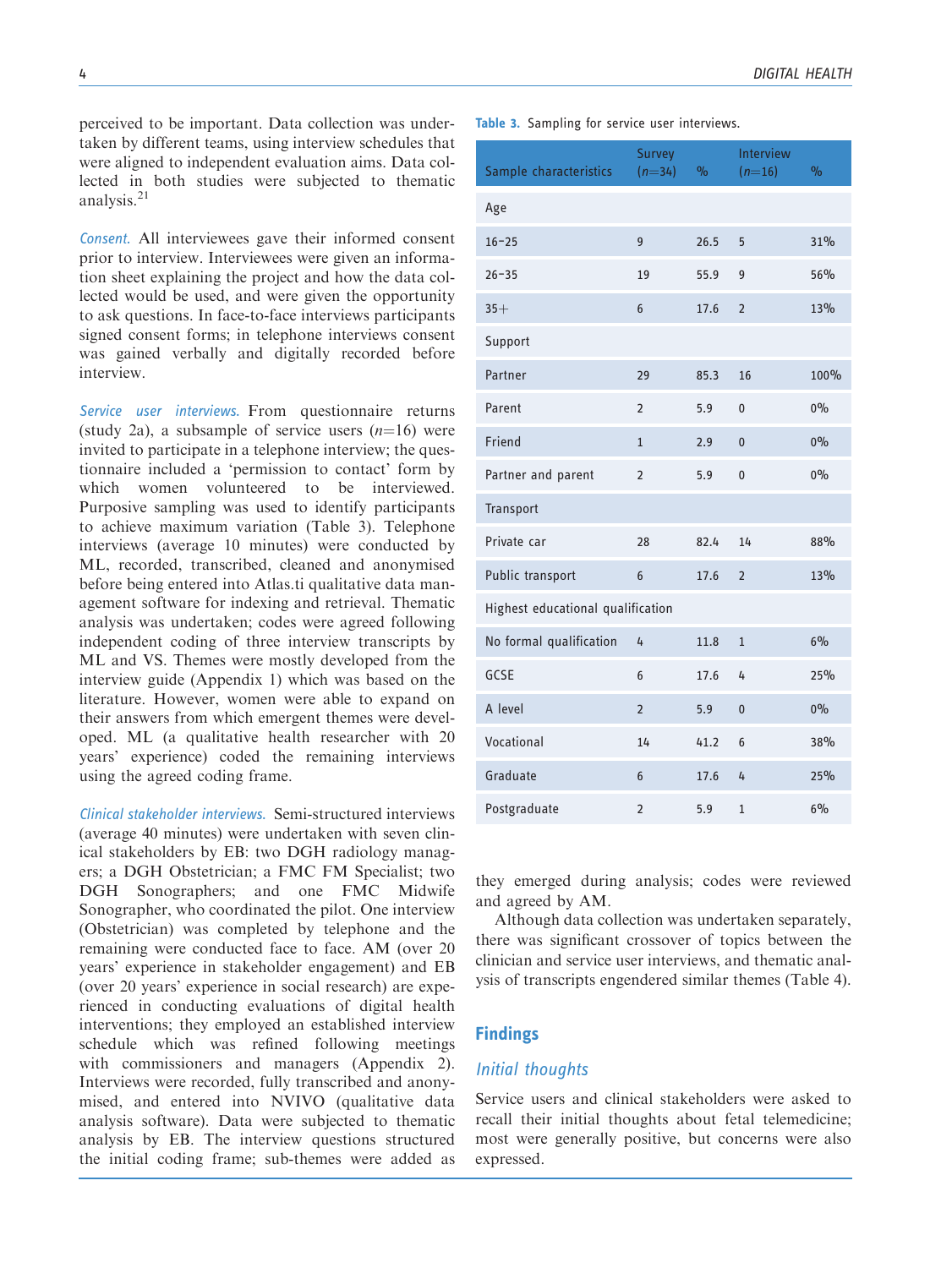Table 4. Thematic coding: main themes and sub-themes.

| Stakeholder interviews                                                                                                                                                                | Service user interviews                                                                                  |
|---------------------------------------------------------------------------------------------------------------------------------------------------------------------------------------|----------------------------------------------------------------------------------------------------------|
| <b>Main theme: Initial thoughts</b>                                                                                                                                                   | <b>Main theme: Initial reactions</b>                                                                     |
| Sub-themes:                                                                                                                                                                           | Sub-themes:                                                                                              |
| • Service capacity                                                                                                                                                                    | • Astonishment                                                                                           |
| • Anxiety                                                                                                                                                                             | • Anxiety                                                                                                |
| • Potential benefits                                                                                                                                                                  | • Potential benefits                                                                                     |
| Main theme: Experience performing scans via telemedicine.                                                                                                                             | Main theme: Experiencing the scan via telemedicine                                                       |
| Sub-themes:                                                                                                                                                                           | Sub-themes:                                                                                              |
| • Being watched                                                                                                                                                                       | • Quality of communication                                                                               |
| • Resisting intuitive practice                                                                                                                                                        | • Presence of additional staff                                                                           |
| • Interactions with service users                                                                                                                                                     | • Making comparisons                                                                                     |
| • Facilities                                                                                                                                                                          | • Severity of the situation                                                                              |
| <b>Main theme: Benefits</b><br>Sub-themes:<br>• Upskilled staff<br>• Increased access to specialists<br>• Improved management of complex pregnancy<br>• Convenience for service users | <b>Main theme: Benefits</b><br>Sub-themes:<br>• Improved access to FM expertise<br>$\bullet$ Convenience |

Clinical stakeholders. Service managers at Trust1 reported being supportive of the pilot but had worries about service capacity; they reported major difficulty in recruitment to clinical roles within this rural area. Staff capacity in obstetric ultrasound was especially problematic due to vacancies and maternity leave. Further, the telemedicine service would create additional work for DGH Sonographers. Although the pilot included 'back-fill' funding for sonography time, this was difficult to utilise due to the difficulties described above. Thus:

I thought it was a very good study to undertake but my first thought ... was how on earth we were going to find the capacity in a greatly over stretched service to be able to support the additional workload (DGHMan1).

Sonographers too were supportive but concerned about capacity: 'I just felt it would put a stretch on the service' (DGHSon1). Sonographers initially felt that the pilot was being pushed forward without any consideration about impact on workload. Consequently, executive approval of the pilot project was delayed for several months, until appropriate staffing plans were in place.

Sonographers reported having mixed feelings about the pilot. They were concerned about whether the link would work, whether they could perform the ultrasound examinations as required, and whether service users would accept it:

I sort of thought it won't happen, it'll never happen, you know, the link won't work, or something like that.

And the more that it got, that it is going to happen then it's will the patients like it? What will we be like? Will we be able to do it? (DGHSon2)

Sonographers also expressed unease about supporting women where the prognosis was not good. Under the traditional pathway, Sonographers are rarely required to offer service users emotional support because staff at the FMC would do this. Telemedicine meant that responsibility for supporting women post consultation switched from the FMC to the DGH. However, Sonographers did not feel qualified, nor have enough time, to offer the right level of emotional support. In order to mitigate, the pilot was planned with midwifery support for telemedicine consultations.

Despite their anxieties, Sonographers recognised potential benefits for service users: 'I think that's the biggest thing as far as our ladies are concerned, it's that they're not travelling, they're still getting the same service but they're not travelling' (DGHSon2).

Service users. Women participating in the pilot were also asked about their initial feelings. Some expressed astonishment: 'it was a surprise. I didn't realise they had that facility, but I thought that was a great idea' (Int7); 'I was quite interested about it to be honest because I'd never heard of it before' (Int15).

Women also expressed anxiety, because they were unsure of what would happen at the consultation and what the outcome might be: 'I was a little bit anxious about how it was going to happen because obviously we were completely clueless until we got in the room'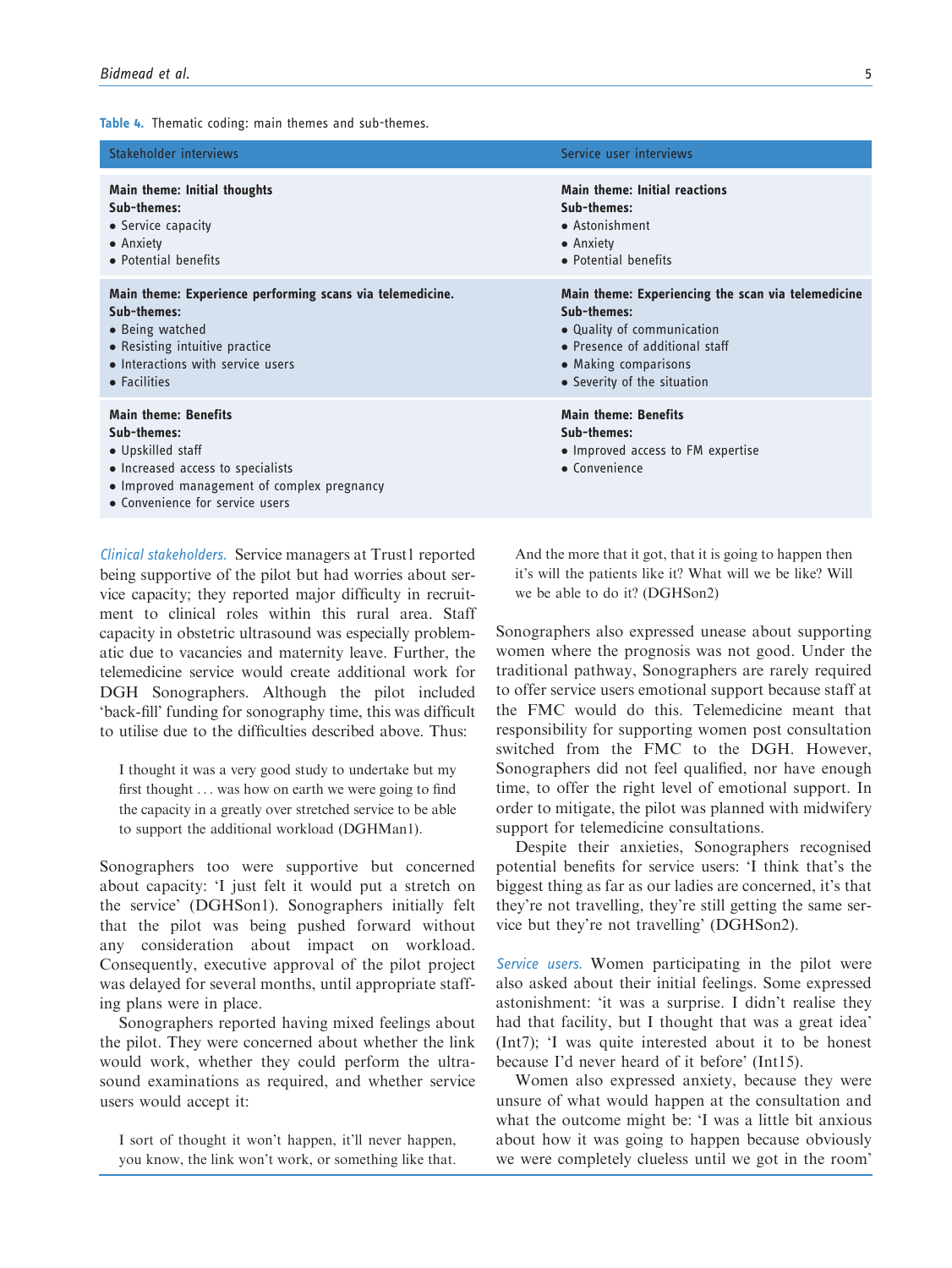(Int11). Furthermore, it was apparent that anxiety felt in relation to the need for a specialist scan influenced women's initial feelings towards telemedicine: 'you'd be silly not to feel a little anxious as to what they're going to find' (Int9); 'I was more frightened in case, the results...I think it frightened me more because it was somebody from [the FMC] that was going to do it' (Int14). There was, therefore, an element of 'weighing-up' by the women: 'I was fine ...I knew it was a good thing as long as we found out whether the baby was healthy or not' (Int10); 'medically, ...I was a little worried as to why I would need it but ... nothing to do with the telemed' (Int9).

However, this must be set in context with anxiety they may have felt over a conventional referral, or indeed any new medical procedure. One service user (Int11) expressed relief at not having to undertake the journey: 'it would have been like a four-hour round trip'. Another summed up the benefits: 'I think it will save a lot of people a lot of stress, anxiety, money, time and everything else for something that you know is relatively quite simple' (Int1).

### Experiencing fetal telemedicine

Sonographers reported four main challenges from telemedicine: delivering a shared consultation when one is used to working alone; the requirement to resist scanning intuitively; communications during the scan; and restricted room space. Notwithstanding, all clinicians reported that participating women were accepting of the technology; only one woman had been dissatisfied with the consultation. The women interviewed commented upon the experience, but few concerns were reported.

Clinical stakeholders. Being watched. Sonographers expressed anxiety about being watched by the FM Specialist when undertaking ultrasound scans. Being observed in practice is an unusual experience for Sonographers as they usually work independently with high levels of professional autonomy. Telemedicine required Sonographers to perform scans under the direction of the FM Specialist; the FM Specialist oversaw the consultation and determined how the scan would proceed. In this respect, 'To have someone not only watching you scan but telling you how to do it is a huge challenge for anybody' (FMCMid/Son). Anxiety was heightened due to the perceived status of the person doing the 'watching'; having a FM Specialist survey one's practice was particularly challenging:

It's being watched when I'm not used to having anyone in around me, or not somebody in around me that's maybe above me, professionally. I mean I'm used to working in a room with another Sonographer but we're at the same level. But somebody that's actually way above me looking down at what I'm doing, that takes a bit of getting used to. His level of expertise is far greater than mine so having him watch what I'm doing; it is a bit off-putting (DGHSon1).

In addition, in routine circumstances, it is not unusual for Sonographers to make numerous attempts to acquire an image, for example:

If I was doing a twenty-week scan and I got the face, but I couldn't quite get the top lip, I'd go off, look at the heart, look at something else, come back to it. Still can't get it, go off and do something else (DGHSon2).

In this scenario however, Sonographers felt under pressure to acquire the desired image 'on demand' and being unable to do so undermined their confidence:

DGHSon1: I do feel quite stressed ... when I can't get what I'm asked to get. I know I can get it routinely when I'm sitting on my own but I just think the added pressure of having somebody watching you do it, it just makes it more stressful and I've done a couple where I've felt a bit incompetent.

Interviewer: Incompetent in whose eyes?

DGHSon1: In their eyes because I wasn't getting what was needed. I just felt I was going right back to the beginning again and I've been qualified for quite a bit of time.

Resisting intuitive practice. The requirement to scan under the direction of another meant that Sonographers had to resist scanning intuitively. Scanning is not a purely 'mechanical' skill; rather, it requires high levels of deftness and intuition. Experienced Sonographers have developed this, and they are able to scan quite quickly whilst simultaneously engaging with the service user. The Sonographers' experience was that telemedicine interrupted routine practice, evolved through absorbing tacit knowledge through experience, rather than following explicit instructions.

DGHSon1: Sometimes we're doing what we think we should be doing to get what we need before they're actually asking us to do it, and we're already at the point where they wanted us to be...

Interviewer: So you're having to stop behaving intuitively?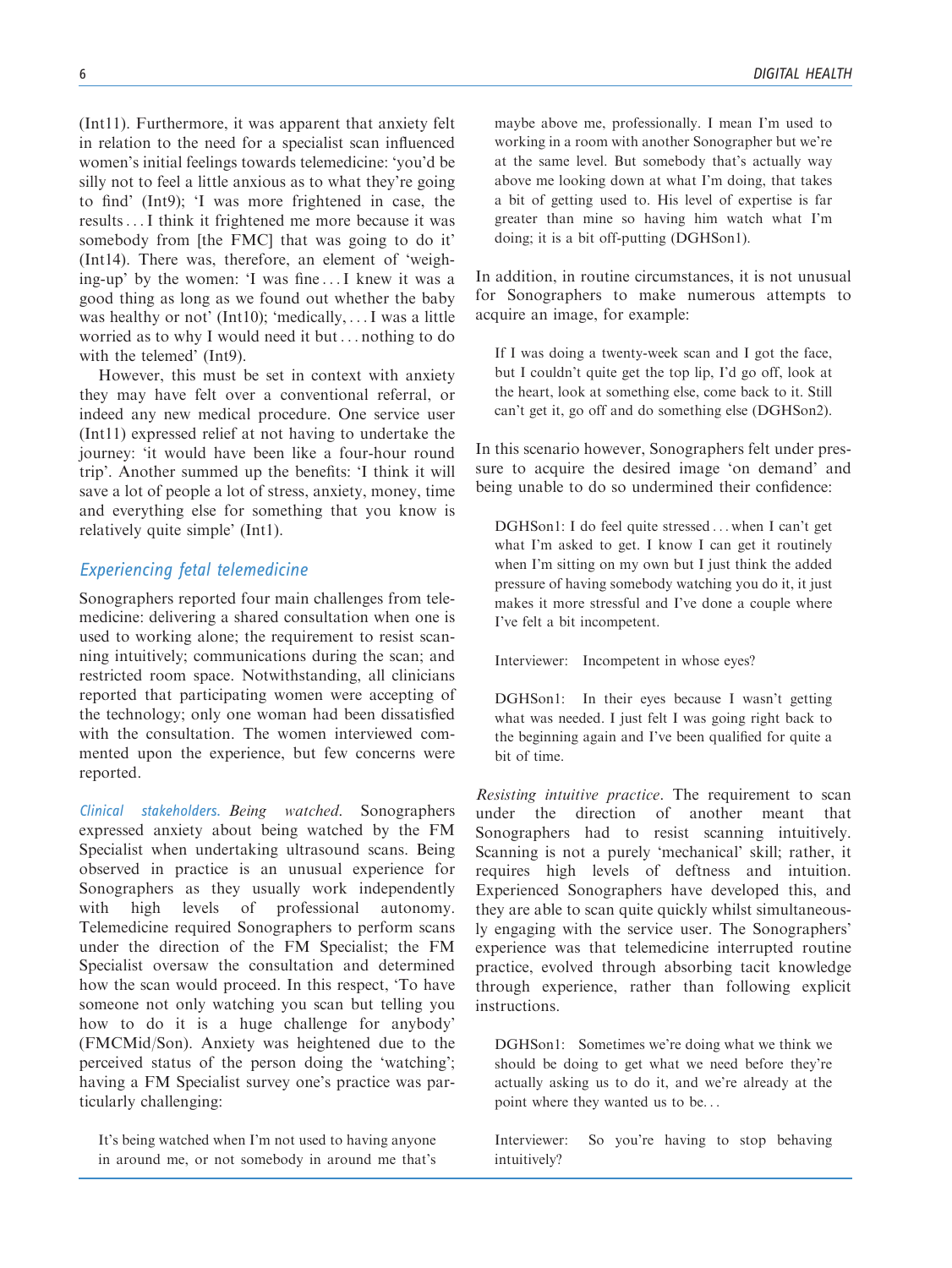DGHSon1: Yeah, that's it, yeah.

Sonographers highlighted a need for better team communication during telemedicine.

Communications with service users. Sonographers also reported that communications with service users were interrupted by telemedicine; the requirement to listen to instructions was said to hinder engagement:

I just feel I'm not communicating as much with the patient during these ...I feel I can't talk because I might not hear what he's asking me to do ... and so in that respect I think it's maybe a little bit detrimental to the Sonographer–patient relationship (DGHSon1).

Facilities. The final concern mentioned by DGH Sonographers related to the adequacy of the scanning room which was reported to be too small and overcrowded during telemedicine consultations. During a standard obstetric ultrasound, one Sonographer is present with the woman and other(s) there to support her – it is usual for women to be accompanied by at least one person. During telemedicine there is the additional videoconferencing equipment, plus a Midwife and an Obstetrician may also be present, consequently 'It's really tight' (DGHSon1). The DGH Obstetrician attended the consultation when they required a direct dialogue with the FMC. The involvement of a Midwife was valued by Sonographers for when: 'they need a shoulder to cry on or a hand to hold' (DGHSon2).

Sonographers explained how they tried to organise the room to facilitate discussions between the women and the FM Specialist, but they believed this to be unsatisfactory. Sonographers were concerned that the arrangements appeared unprofessional: 'having to move the bed around to put chairs in; it doesn't look very professional' (DGHSon1).

Service users. Quality of communication. Service users were asked about the quality of communications during the telemedicine consultation. The majority described the visual and sound quality as being very good, including the streaming: 'it was really clear, the sound quality was really good ... there was no buffering, there was no ducking in and out, it was just constant' (Int16). Nor did service users report problems in communicating with the FM consultant; for example:

You don't feel stuck for who to look at ... when you are sitting on a chair they are making as near to eye contact as they can do when they're looking into a machine erm, but at other times you know they might be looking down at their paper or looking at the screen and just looking at what's on there so you are just kind of sharing a view really (Int7).

Ten women reported having experience of videoconferencing; whilst the more formal medicalised context of telemedicine was recognised it was not seen as something to prohibit telemedicine: 'I mean these days we Skype or Facetime, you know, within your personal life so why, why shouldn't it be used for like you know, something medical?' (Int1). Others simply found telemedicine to be a novel experience:

I can't possibly ever say that I've had ... my internals sort of broadcast to somebody in a different county do you know?... it was kind of like well we've literally just driven down the road to a normal hospital and had a consultation with somebody over the other side of the country (Int12).

Only one service user commented upon changed communications with Sonographers, but it appears that, for them, the seriousness of the situation may have overridden their need for non-clinical chat:

When you go for your routine check, they'll say oh this is the baby's head, this is this, this is that, whereas it's just all very silent. All you can hear is [FM Specialist] telling the Sonographer what to do and you are just lying there really quiet, thinking 'oh, I hope everything's okay' (Int9).

Other service users mentioned the clinical conversations, but these do not appear to have perturbed them, and they did not seem aware of the 'stress' felt by Sonographers; for example:

There wasn't any ...tension between the team members you know. They were all working together on it and erm, it was a nice atmosphere. [...] You could hear them discussing it and conferring with each other about different things or double-checking things or adjusting things on the screen ... or making suggestions on how to get a better image and things like that you know? I did think it was very valuable actually as a way of, kind of sharing the expertise (Int7).

Facilities. Only two service users mentioned the room space, and both were relatively positive regarding the Sonographers' response:

They've done very well with the facilities that they've got at [DGH] but all the space really is given to the patient. ...so you know, they could do with a bigger room really or one that's been sort of planned for the purpose (Int7).

Presence of additional staff. Service users also commented upon the number of staff present but again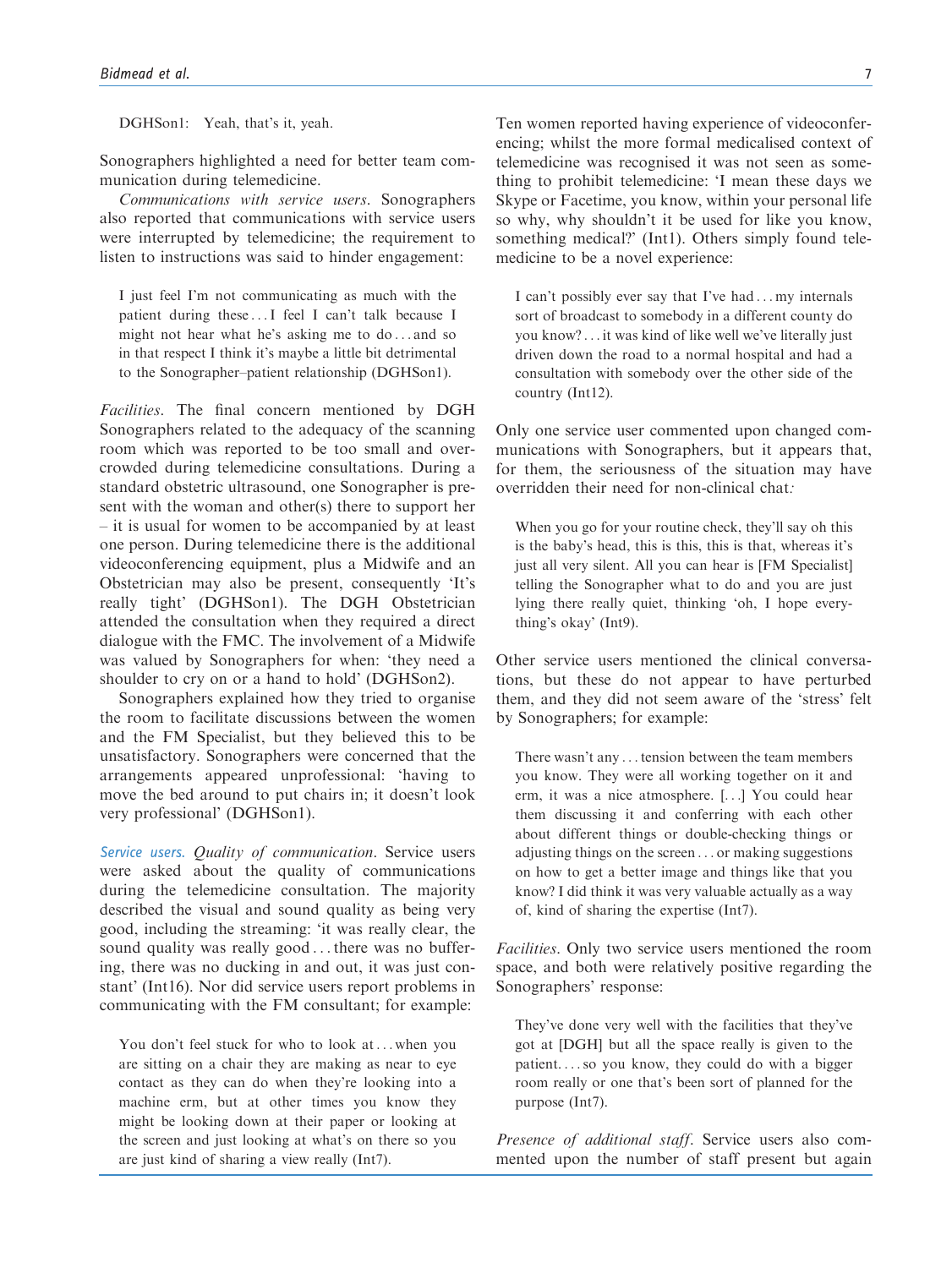most were unconcerned, for example: 'once you are in there and I was talking to the consultant directly, you don't even notice everybody else in the room' (Int11); 'I actually really liked that because I felt it was extra support if I needed it' (Int8). Nonetheless, one service user felt uneasy about the number of eyes 'looking in'; this exacerbated her anxieties about the pregnancy:

I suppose it's a little more intense when you've got more people in the room and more people watching you ... the staff at [DGH] are really good and you know you've got their support...for me there's just a lot more people and it's like all eyes are on you and it is... quite an anxious and worrying time ...sometimes it's easier to have bad news or not so good news when you haven't got lots of eyes on you (Int9).

With telemedicine this is not simply about the people present in the room but also about those present via the video-link. Two service users reported being aware of background noises at the FMC; again they did not appear perturbed, but it was clear that they were not entirely sure who was viewing the screen, for example:

I think he was on a children's ward, 'cause I could hear the children running about and stuff (Int15).

I would hear all sorts of things sort of in the background ... you do have even more people than usual as part of the process, because you've got two sets of people looking at the same scan and I suppose part of it is you're not sure with the camera, how much you're being viewed or how much it's the screen really and mostly it's just the screen that they're viewing (Int7).

Making comparisons. Two women, who later attended the FMC for follow-up consultation, commented on the different experience. The main difference reported was in the time taken to acquire images: 'It's not too dissimilar [at DGH] ...I guess it takes slightly longer for them to get the exact image' (Int7). One preferred the face-to-face consultation: 'much more personal, intimate and it was more of an in-depth discussion once we were at [FMC]' (Int9).

Severity of the situation. The project team were cognisant that a serious diagnosis might impact negatively upon women's feelings about telemedicine. Two of the women interviewed received a diagnosis of a serious fetal abnormality and reported it did not make them feel 'uncomfortable' (Int15) or '[make] a difference' (Int8); the latter identified support at the DGH as important. Other women reflected upon how a serious diagnosis might have affected their attitude towards telemedicine; there were contrasting responses. Some did not believe a serious diagnosis would have changed their opinion: 'I wouldn't have felt any different to what I would have if someone was standing telling me' (Int14). One service user reasoned telemedicine was valuable in determining any serious anomalies as soon as possible: 'I think I'd rather have known there and then' (Int12).

## The benefits of telemedicine

The main benefits of fetal telemedicine to the DGH were identified as upskilled staff, increased access to specialist support and improved management of complex pregnancies. Convenience was identified as the main benefit for service users.

Clinical stakeholders. Upskilled staff. All clinical contributors, including Sonographers, reported that Sonographers based in the DGH had been upskilled. Preparatory training enabled Sonographers to undertake advanced techniques (uterine artery and middle cerebral artery Doppler assessment) and to better interpret images; this had resulted in an improved standard of care being delivered locally. Sonographers also reported being better informed as a result of being involved in the telemedicine consultation and they valued the opportunity to ask questions of specialists:

The fact that the link is there you can talk directly to [specialists] about other service users. Just little worries...that you've no idea what it is; it's worth saying can you just cast your eye over these pictures? Do we need to send this patient or scan this patient over telemed? (DGHSon2).

Increased access to specialist support. The Obstetrician also reported benefits from increased access to specialist support; that results were immediately available was valued. Such access and immediacy had given the DGH Obstetrician greater insight into how complex pregnancies are managed in specialist centres and had facilitated learning in the management of complex pregnancy:

I've learned about the topic yes, because when we have discussions... we can discuss why x, y, z was said, or raise concerns. We've recently had two ladies... and both babies eventually died, stillbirth, so you can say 'should we maybe have done  $x$ ,  $y$ ,  $z$ ' and [the answer is] 'no, no, no, that's just the way it is'. It doesn't make it any easier but you're learning medically (DGHObs1).

Access to telemedicine and improved management of complex pregnancies was thought especially beneficial for those women who would not have attended the FMC:

Because of the travel distance there were a number of ... patients who although they should have gone to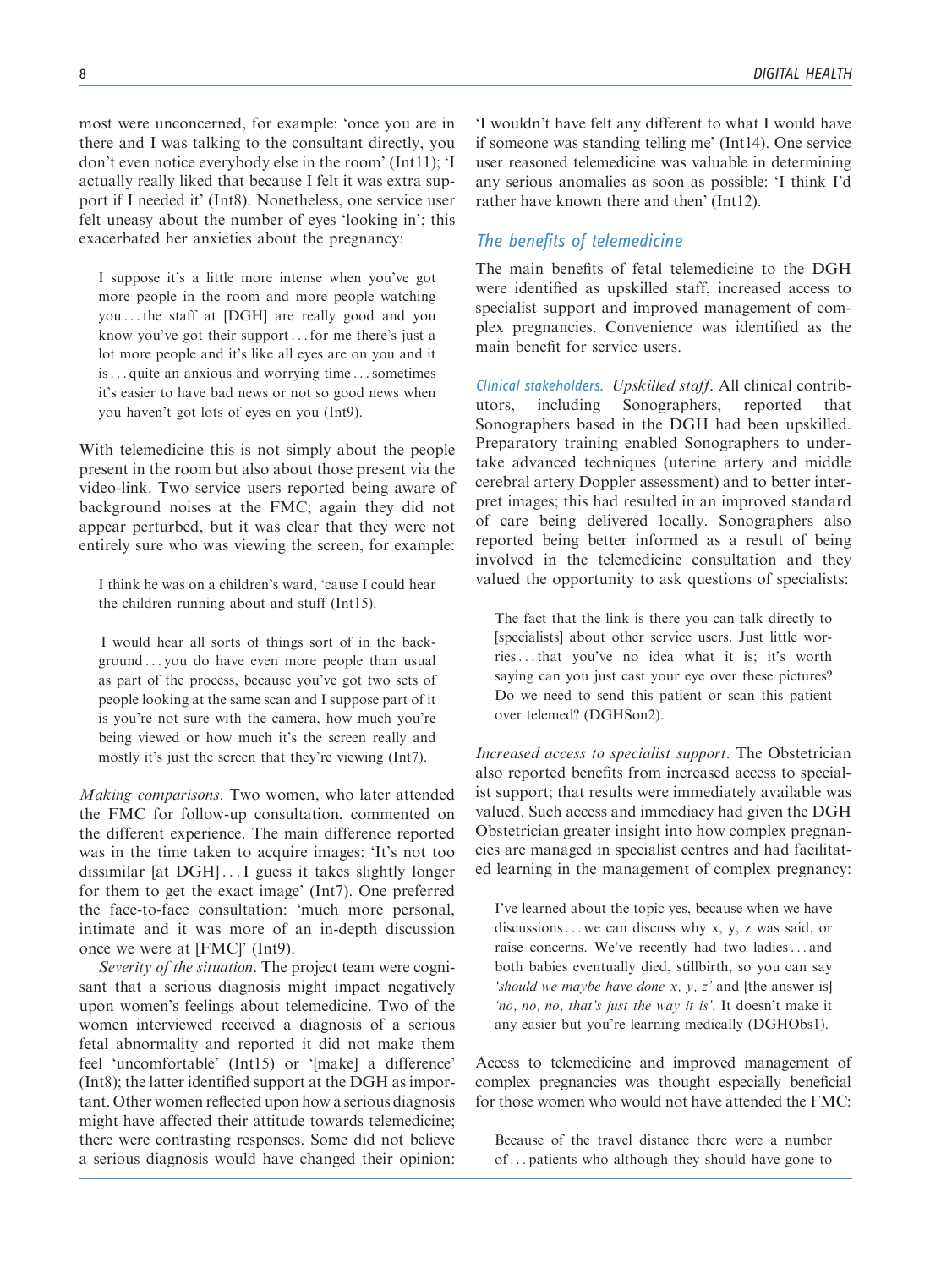[FMC] for extra scanning would not do it... because some patients aren't... financially or emotionally, [or] socially motivated to go (DGHObs1).

FMC contributors reiterated that DGH clinicians were better supported and less professionally isolated as a result of fetal telemedicine:

It's very much facilitating them keeping their patients but getting advice that it's the right thing to do and not feeling threatened by asking questions (FMCon1).

Service user convenience. All clinical stakeholders identified convenience as the main benefit for service users. Such convenience included women not having to travel (all clinical stakeholders); especially those women 'who haven't got the money to travel' (DGHSon2). Having local access to tertiary care was also seen as a benefit to women (DGHObs1; DGHSon2; FMCon1):

I think the impact on the patients here is that two hundred and odd mile journey. The petrol, a lot of them just can't afford it, we're not in a wealthy area, we're in a really poor social area. So if they can come to [DGH]; have their scan and as long as they feel that their service has been done well and that they've had as good a scan as they could get at [FMC] well then it's worth it (DGHSon2).

Service users. Improved access to expertise. Several women recognised the benefits of increased access to specialist input 'for no more than a normal trip to the hospital' (Int12):

The expertise is there because the doctor's there on screen. You can ask a question without having to think well is he going to be able to answer this, is he not going to be able to answer it... You know the right professional's there (Int4).

...you are speaking to the best person that you can really. I wouldn't have got a consultant like that at the hospital I go to (Int11).

Convenience to service users. Service users highlighted benefits from being seen locally for what is, 'only really a twenty-minute procedure' (Int16). Convenience included: not having to take time off work (with income implications); not having to make complicated childcare arrangements (for dropping off and picking up children from school or nursery or having relatives take days off to look after children); and less travelling, which meant less expense and less discomfort. Two interviewees reflected upon the alternative:

I didn't need to get the whole day off work, although I would have probably got paid for it, my husband wouldn't have, if he had come with me ... Obviously you save on fuel costs and, it might have been an option to get a hotel if my appointment had been at the same time [and] depending on how I was feeling because obviously I am quite late on in pregnancy; I was 35 weeks when I got the first telemed so it's obviously not comfortable to sit in a car for two and a half hours (Int8).

It would be three or more hours over there. You'd have to ... park then you've got to get in, then you wait for your appointment and, obviously I know things over run for people, and you know you are sat there, and then you get scanned and then ... you've got to speak to people again. They might want to see you again for something else. Then you are back, and you are doing it all in reverse aren't you? So it's, ... literally, we would have to write a whole day off (Int12).

# **Discussion**

The findings from this evaluation of a new fetal ultrasound telemedicine service highlight different issues for the different stakeholder groups. The iterative nature of the evaluation meant that concerns were discussed as the pilot was developed and the different stakeholder groups were made aware of each other's points of view. Many barriers were overcome in real time.

The views of service users are perhaps the most straightforward. From their perspective the fetal telemedicine consultation was a single event, a transaction, and the relative benefits could be evaluated in this context. Service users did not have previous experience of any FM consultation, over a telemedicine link or face to face, so had nothing to directly compare it with. On the whole, responses were positive; the women interviewed reported satisfaction with communications during the consultation and demonstrated awareness that telemedicine had facilitated local access to clinical expertise. Such satisfaction has been reported in other studies. For example, Sabesan et al., in their study of teleoncology in an under-served community, found high satisfaction scores; service users were initially apprehensive but reported being able to relate to specialists via video and being highly satisfied with the consultation, often to their surprise. $^{22}$  Jacobs et al. on teleradiology argued that service users in under-served communities are pragmatic about access to services,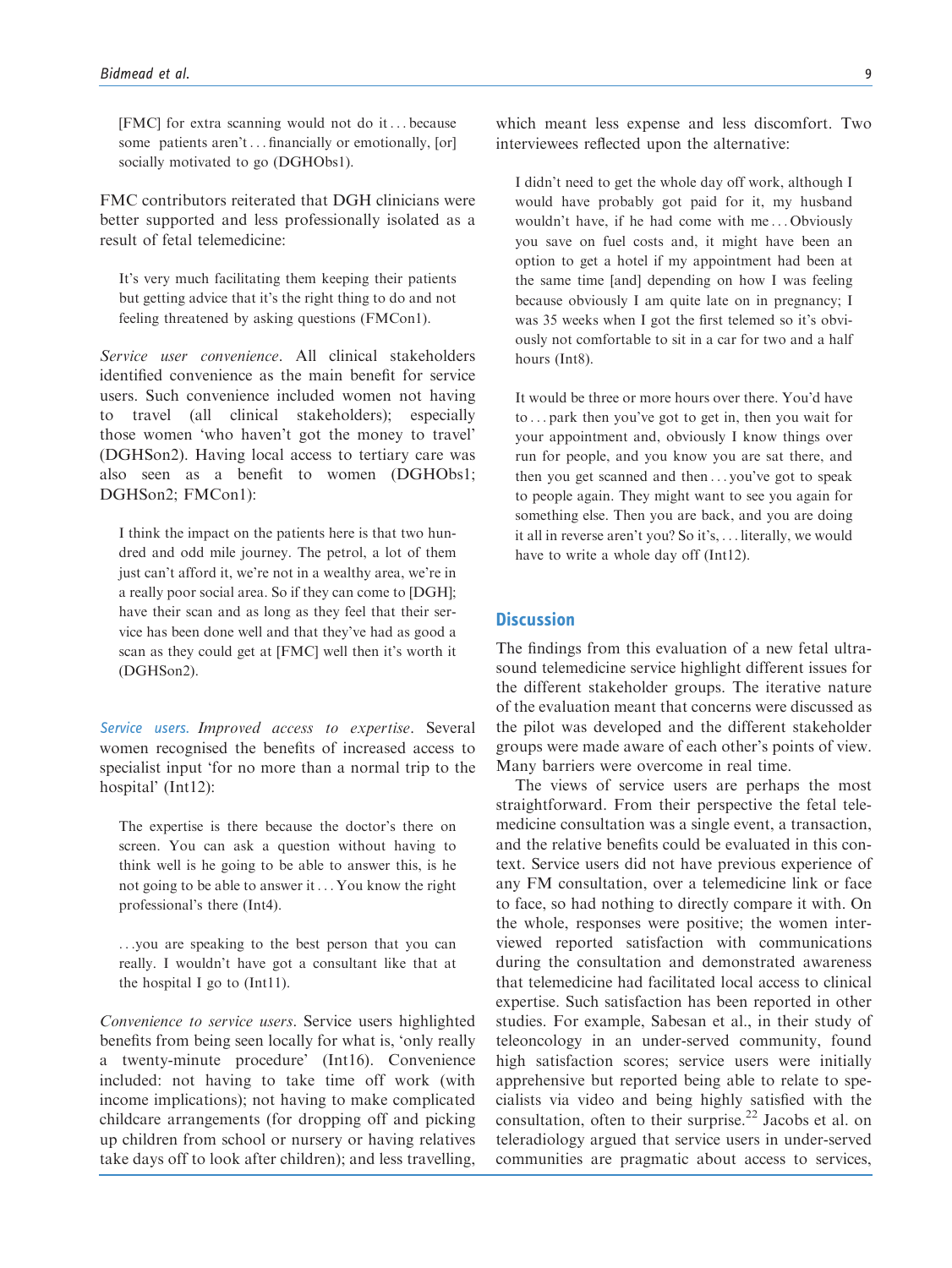with the majority of service users being satisfied with remote access.<sup>23</sup>

Notwithstanding, some service users in this study speculated that they might have responded to telemedicine differently had they 'received bad news'. This is particularly interesting when we consider that the two women who did receive a serious fetal diagnosis remained positive about telemedicine. Why a serious diagnosis ought to be mediated differently was unclear and outside the scope of this study; this issue should be examined in future studies. It would also be useful to understand the impacts of having a serious diagnosis at a distantly located FMC.

The views of the management stakeholders highlighted major structural and financial issues that are beyond the scope of this discussion. With any small-scale pilot, it is difficult to provide economic evidence, other than case studies, consistently a limiting factor for scaling up of digital health.<sup>24,25</sup> In this project, additional staff funding was available through the pilot, but could not be utilised due to local staff shortage. One of the major barriers was concern about the impact on routine obstetric ultrasound provision (for both the pilot and ongoing implementation). Pressurised work environments can impact negatively on staff acceptance of digital health; other studies support this finding.<sup>17,19,26–29</sup> Frequently, productivity improvements are of no benefit to frontline staff, who simply have to see more service users in the same time.<sup>26</sup> As this is set against a context of increasing austerity and cutbacks to the National Health Service, a pilot that will explicitly create additional work (i.e. Sonographers having to support specialist consultations rather than referring the service user to the FMC) was unsurprisingly greeted with some reservations.

In the event, the impact on workload was less significant than was feared; two factors contributed to this. First, within the time taken to gain management approval for the pilot, the staffing situation improved – largely due to Sonographers returning from maternity leave. Second, the DGH Obstetrician leading the pilot encouraged a rationalisation of scan requests from Obstetricians. Nonetheless, work is needed to investigate how other benefits, such as reduced referrals due to improved local skill levels, and the increased access to specialist input that telemedicine facilitates, outweigh the additional costs to obstetric ultrasound at the DGH.

The staff stakeholder group indicated the most complex responses. Initially, all participating Sonographers found the remote consultations challenging. Sonographers felt under pressure to acquire images on demand, and being observed caused anxiety; it was reported that telemedicine required them to stop

scanning intuitively and so interrupted routine practices. Similar concerns have been reported in relation to Tele Intensive Care.<sup>30,31</sup> Nevertheless, it was apparent that these challenges impacted individual Sonographers differently. One reported finding their work more interesting and challenging, which led to increased job satisfaction and confidence. Another reported finding the experience very stressful; in one instance, for example, failure to acquire an image had prompted feelings of incompetence which then undermined confidence. So, whilst one thrived the other felt discouraged – albeit they remained supportive of the pilot.

Staff acceptance is frequently identified as a barrier to adoption.<sup>17,19,28,29,32</sup> Greenhalgh et al. identify four categories of clinician resistance to the introduction of new technology: resistance to policy, resistance to material aspects of the technology itself, resistance to compromised professional practice, and to compromised professional relationships.<sup>28</sup> In this case, there was resistance to perceived policy that would introduce new work. There was suspicion because the proposal came from the specialist consultant and concerns that it might be counter to local management policy. Problems with material aspects of the technology itself were certainly encountered and needed to be overcome, for example the size and layout of the room and protocols for running the session. Whilst the facilities remain the same, protocols evolved through experience. Feelings of compromised professional practice and relationships were certainly evident Sonographer staff; they expressed significant concerns about running a session with other professionals present and with themselves perceived as 'junior partners' in the process.

Therefore, there remain some outstanding questions. In relation to clinical stakeholders, it would be useful to understand what factors contributed to the diverse reaction to telemedicine experienced by Sonographers. With regards to service users, we need to understand better how they balance preferences for conventional face-to-face interactions with convenience; how this relates to receiving bad news; and whether this preference decreases with experience of using video.

The use of clinical video-consultations is starting to be introduced in many contexts without a thorough examination of how it changes the nature of the consultation, the service user–clinician relationship and the relationship between different groups of professionals. Le Rouge et al. discuss how video modifies the service relationship and propose that both service users and staff need appropriate preparation and training.<sup>33</sup> There is an opportunity to do this within undergraduate education and as part of continuing professional education, which we have explored in a recent paper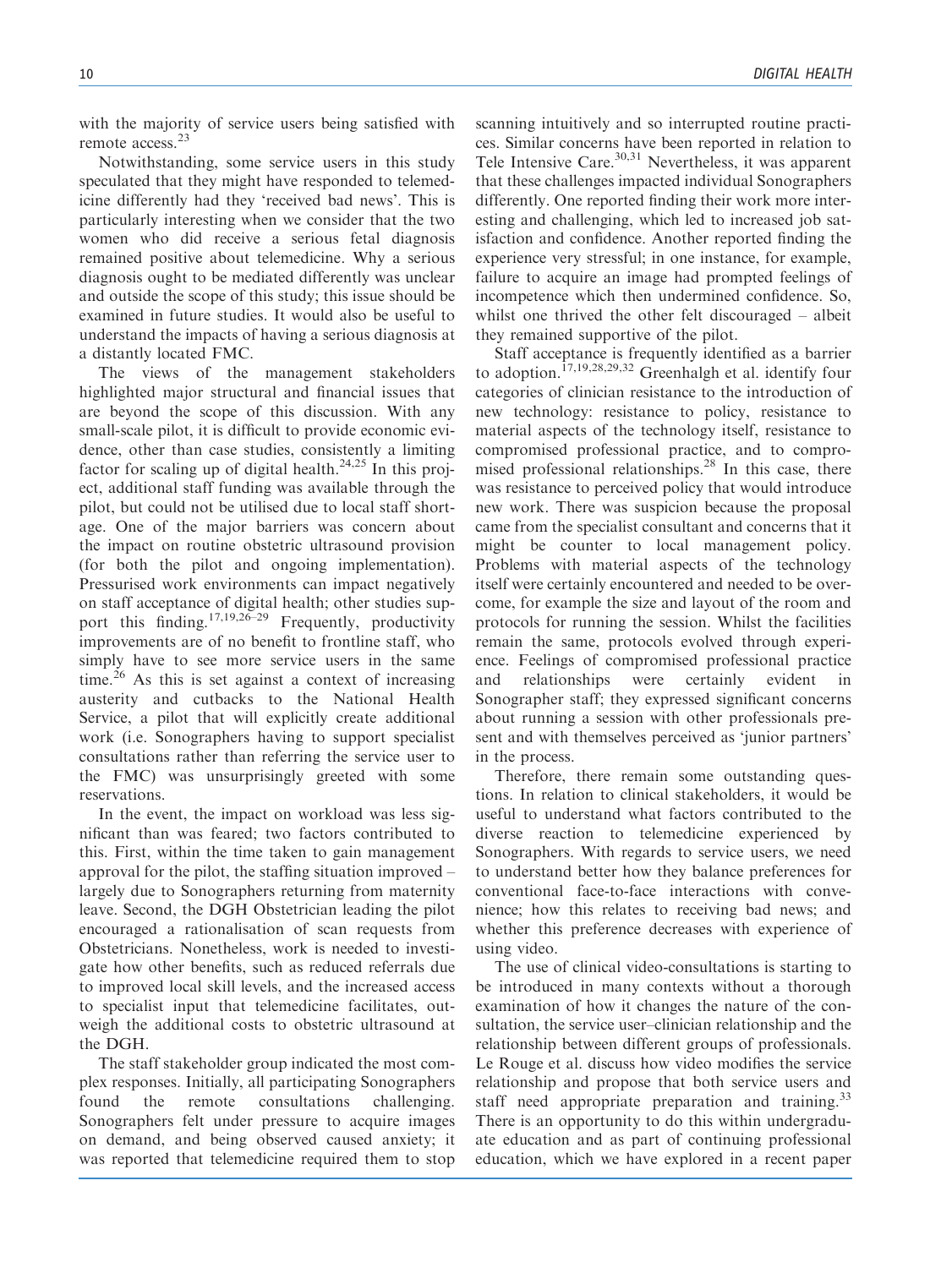on the subject.<sup>34</sup> There is also scope for professional institutions to take a lead and develop new standards of technology-enabled care delivery.

In the case of fetal telemedicine, however, DGH managers and clinical stakeholders quickly recognised the benefits of the service to women. There were also tangible benefits for clinical staff (such as direct access to specialist support with immediate input/feedback), which facilitated them to feel more confident in the management of complex pregnancies. Early, tangible benefits are recognised enablers to adoption.<sup>19,35</sup> After reviewing the pilot and its benefits, the DGH decided to adopt the telemedicine service. Since inception to February 2020, 303 telemedicine consultations have taken place.

## Conclusion

This evaluation has highlighted a range of benefits for service users and clinicians resulting from the introduction of fetal telemedicine. Women with complex pregnancies benefitted from improved convenience (efficiencies in time and money) and better case management of their pregnancies. Participating Sonographers were upskilled, able to undertake advanced scans and interpret images better; and had better access to specialist support. Further, Obstetricians also benefitted from increased access to specialist support and, being better supported, consequently their management of high-risk service users improved, and they developed insight into managing complex pregnancies.

Moreover, this study has made clear the capability of telemedicine. It has shown that it is not always necessary to have expertise on site, and that such expertise can be accessed safely and remotely via telemedicine. Indeed, it has provided demonstrable evidence of a potential solution to some of the healthcare challenges facing rural hospitals.

Acknowledgements: We would like to thank the women who participated in the pilot. We would also like to thank participating staff at Trust1 and Trust2; and to acknowledge the important contribution of the Sonographers in particular. We would like to thank Bob Beckwith for managing the technology set-up.

Contributorship: SR and AM conceived the study. VS was involved in protocol development, gaining ethical approval, and patient recruitment. SR and VS conducted the telemedicine consultations. ML conducted the patient interviews and data analysis of patient data. EB conducted interviews with clinical and management staff and data analysis of that data (with AM). EB wrote the first draft of the manuscript. All authors reviewed and edited the manuscript and approved the final version.

Conflict of interests: The author(s) declared no potential conflicts of interest with respect to the research, authorship, and/or publication of this article.

Ethical approval: Ethical approval was granted for the evaluation of the service from the Health Research Authority Research Ethics Committee (REC), NRES Committee London – Hampstead REC reference: 14/LO/1671.

**Funding:** The author(s) disclosed receipt of the following financial support for the research, authorship, and/or publication of this article: This work was supported by the Academic Health Science Network North East and North Cumbria (AHSN NENC).

## Guarantor: AM

ORCID iD: Elaine Bidmead D [https://orcid.org/0000-0003-](https://orcid.org/0000-0003-0166-4506) [0166-4506](https://orcid.org/0000-0003-0166-4506)

Note: a. The link was not made from the children's ward, rather the FMC consulting rooms are directly beside the waiting room which accounts for the background noise reported.

**Peer review:** This manuscript was reviewed by reviewers who have chosen to remain anonymous.

Supplemental material: Supplemental material for this article is available online.

#### **References**

- 1. Pasquier J, Morelle M, Bagouet S, et al. Effects of residential distance to hospitals with neonatal surgery care on prenatal management and outcome of pregnancies with severe fetal malformations. Ultrasound Obstet Gynecol 2007; 29(3): 271–275.
- 2. Odibo NI, Wendel JP and Magann F. Telemedicine in obstetrics. Clin Obstet Gynecol 2013; 56(3): 422–433.
- 3. Chan FY. Fetal tele-ultrasound and tele-therapy. J Telemed Telecare 2007; 13: 167–171.
- 4. Magann EF, McKelvey SS, Hitt WC, et al. The use of telemedicine in obstetrics: A review of the literature. Obstet Gynecol Surv 2011; 66: 170–178.
- 5. Ferreira AC, Araujo Júnior E, Martins WP, et al. Trans-Pacific tele-ultrasound image transmission of fetal central nervous system structures. J Matern Fetal Neonatal Med 2015; 28: 1706–1710.
- 6. Ferlin RM, Vaz-Oliani D, Ferreira AC, et al. Tele-obstetric ultrasound: analysis of first-trimester ultrasound images transmitted in realtime. J Telemed Telecare 2012; 18(1): 54–58.
- 7. Adriaanse BM, Tromp CH, Simpson JM, et al. Interobserver agreement in detailed prenatal diagnosis of congenital heart disease by telemedicine using fourdimensional ultrasound with spatiotemporal image correlation. Ultrasound Obstet Gynecol 2012; 39(2): 203–209.